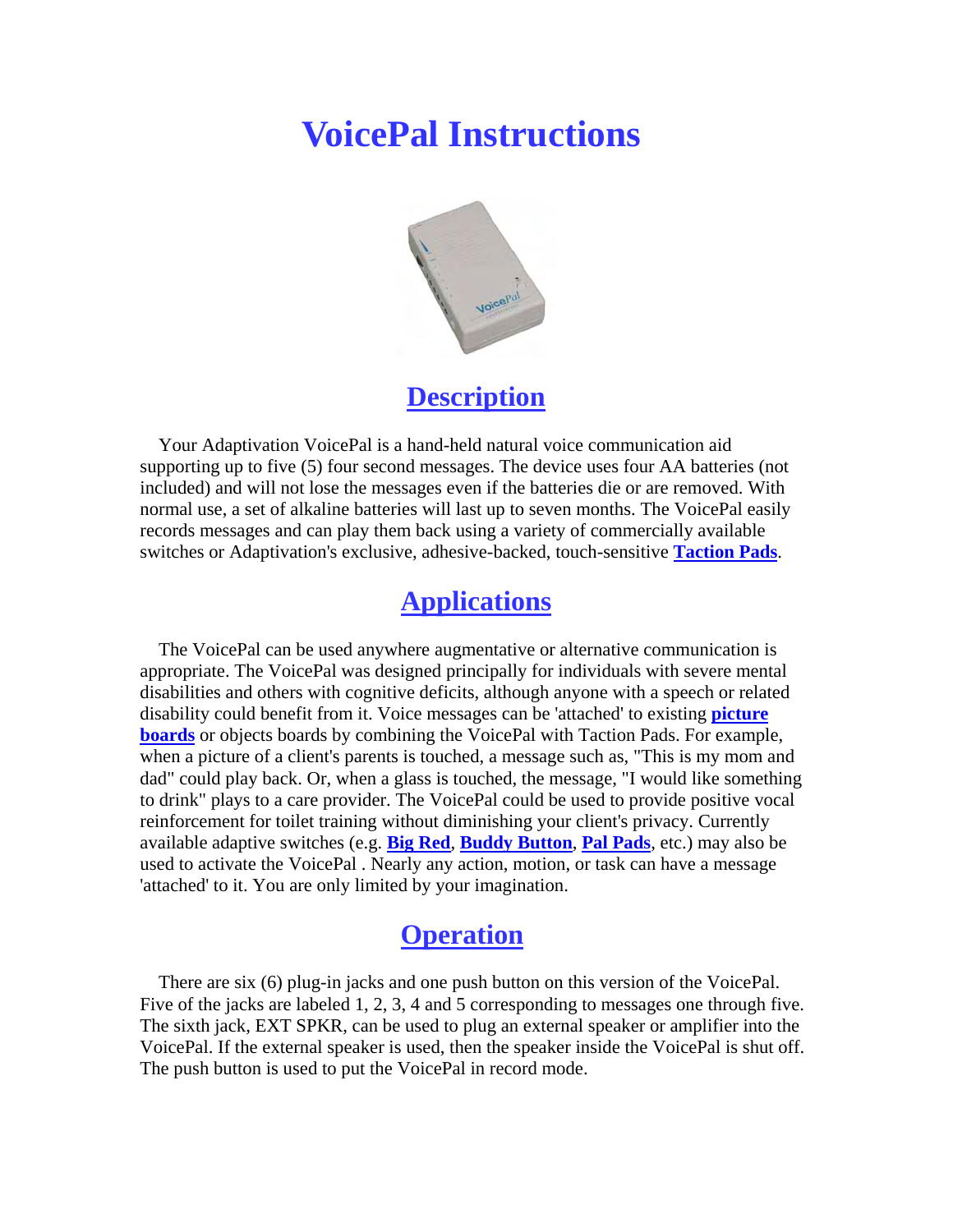#### **To record a message:**

1. Plug a switch or Taction Pad into message jack #1.

2. Push the record push button until the record light illuminates (about 2 seconds), then release.

3. Get ready to talk, then:

4. Touch the switch and talk clearly about a foot away from the VoicePal. (NOTE: As long as you are touching the switch, the VoicePal will be recording, whether you are talking or not)

5. When you are done talking, release your hand from the switch to stop recording.

6. If you wish to record more than one message, then plug a switch or Taction Pad into the other jacks, and:

7. Repeat steps 3 through 5 for each message. (The messages can be recorded in any order. Also, you can rerecord one message without having to rerecord any other messages.)

8. Push the record button and the light should go out.

#### **To play back messages:**

1. Turn the volume knob to 2/3 of max volume. (Turn toward the jacks to increase volume, away to decrease volume.)

2. Touch or tap a switch or Taction Pad to play back the corresponding message. (If no message plays back when using Taction Pads, your hands may be too dry. Apply some hand lotion to moisten the skin and try again. See the section "Taction Pads" on page 5 for more information.)

3. Adjust volume to appropriate level.

### **Messages longer than 4 seconds**

 This VoicePal can store a total of 20 seconds of voice messages. You can store five messages of 4 seconds each, or if you wish, you may store one message that is 20 seconds long, or one message 8 seconds long and three messages 4 seconds long, or one message 12 seconds long and one message 8 seconds, and so on.

 To record a message up to 8 seconds, plug a switch into jack #1 and follow the instructions above, except talk for up to 8 seconds when recording. Now, don't use jack #2. Skip it. Plug additional switches into jacks numbered 3, 4, and 5 to record up to three more messages of 4 seconds each. If you plug a switch into jack #2 and press it while in PLAY mode, the last half of your first message will play.

 You may want a 4 second message, a 12 second message, and another 4 second message. Use only jacks #1, #2, and #5.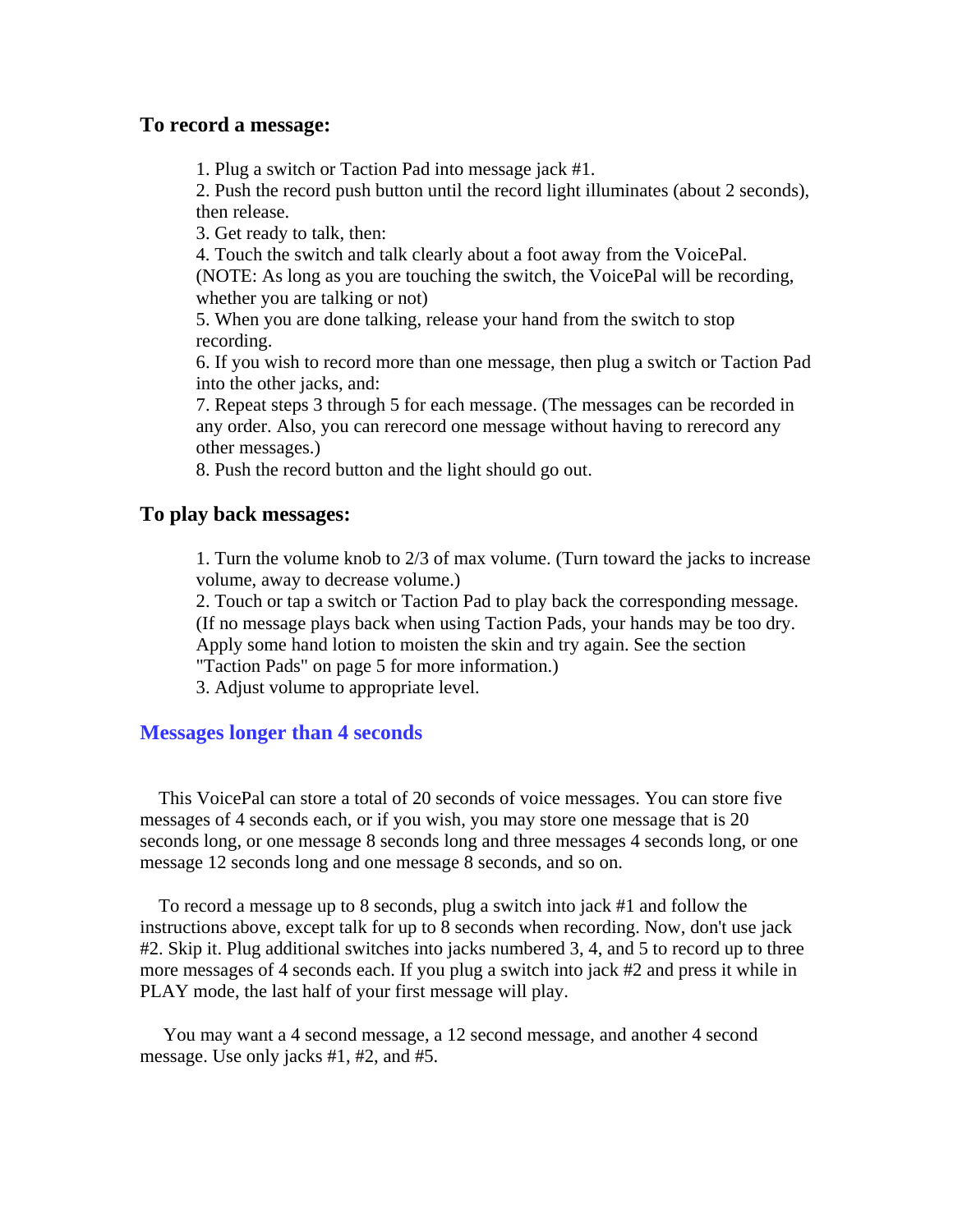You can mix and match any way you want for any combination of message lengths. Just remember, the total time of all messages can never exceed 20 seconds.

# **Special Features**

**Repeat Mode:** When a message is selected, usually the button is released once the message begins playing. If the operator holds the button through the end of the message, one of two things can happen depending upon the position of SW1. There are three DIP switches (SW1, SW2 and SW3) located on the side of the VoicePal next to Jack #5. If SW1=ON, the VoicePal will continue to repeat the message until the button is released or the message was repeated ten times. If SW1=OFF, the VoicePal will play the messages only once, then do nothing until the button is released.

**Delayed Activation:** Typically when a switch or Taction Pad is pressed, the corresponding message plays back immediately. A 1/2, 1 or 1-1/2 second delay can be added. This means that the switch must be held down for the delay period before a message plays. This is particularly helpful for two reasons. First, in the case of Taction Pads adhered to objects, it gives the operator time to identify the object being touched before the message plays. The person has time to feel each object to identify it first. When the desired object is found, the operator holds his or her hand on it for the predetermined delay period, at which time the VoicePal activates. Delayed activation is also helpful if a person drags his or her hand across a picture board before reaching the picture of choice. A message will play only if the person's hand stays on the button for the delay period.

#### **The switch settings for delayed activation are given below.**

| Delay time $ SW2 SW3$ |                |            |
|-----------------------|----------------|------------|
| 0                     | ON ON          |            |
| $1/2$ sec             | <b>OFF</b> ON  |            |
| 1 sec                 | ON             | <b>OFF</b> |
| $11/2$ sec            | <b>OFF OFF</b> |            |

*There is also a label on the back of your VoicePal reminding you of all the DIP switch settings and what they do.*

# **Trouble Shooting**

**VoicePal records but does not play back.**